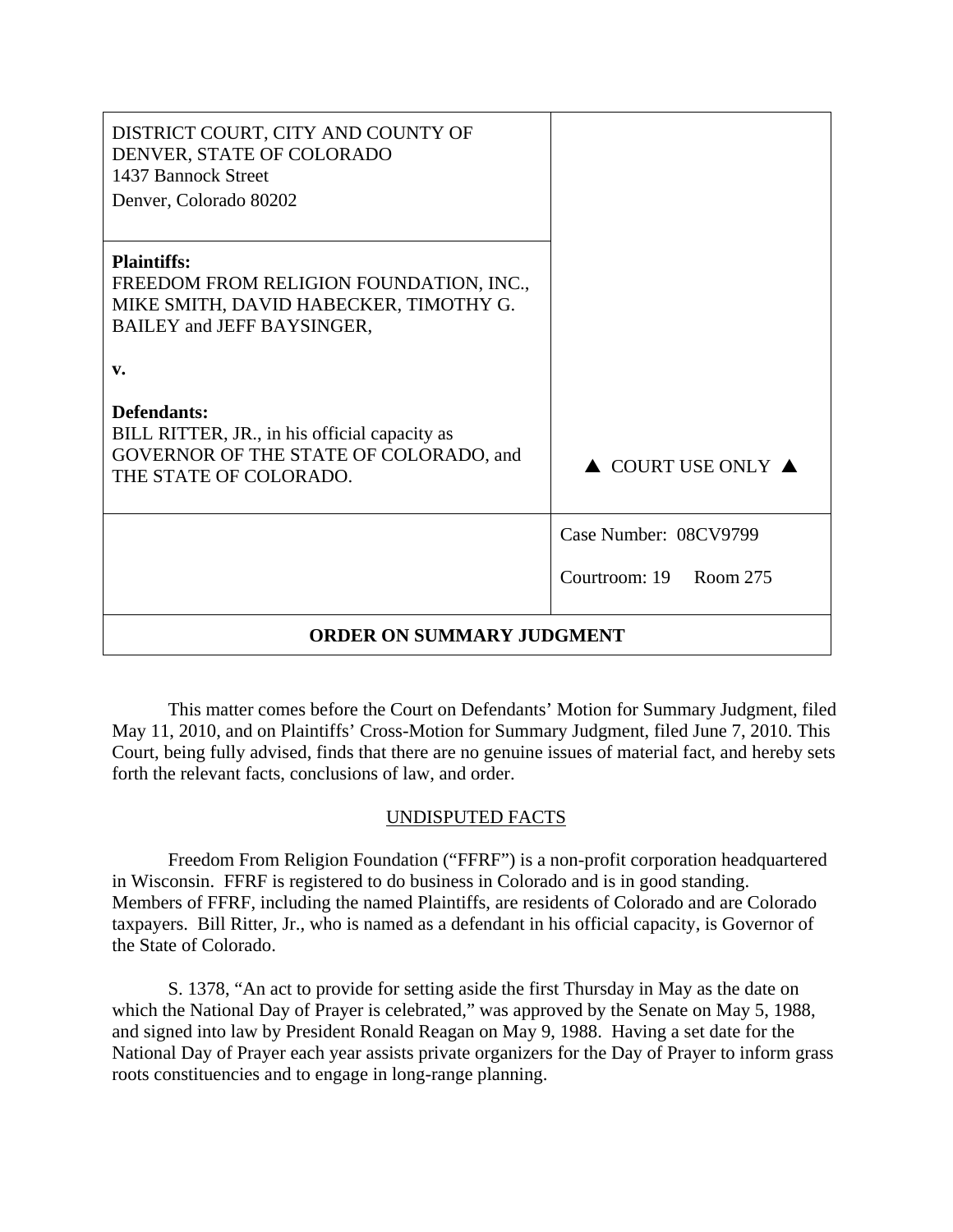The National Day of Prayer Task Force ("NDP Task Force"), led by Shirley Dobson, writes to each state governor on an annual basis requesting a prayer proclamation, while referencing the NDP Task Force annual theme and supporting scriptural reference. Letters written by the NDP Task Force to governors requesting honorary proclamations are signed by Shirley Dobson, who reviews such letters before signing them.

In 2007, 2008 and 2009, the governors of all 50 states issued honorary proclamations or otherwise acknowledged (e.g., by letter) days of prayer. Many of these proclamations, letters, or similar acknowledgments made reference to the theme and/or supporting scripture suggested by the NDP Task Force in its annual form letter. (Ex. D, *Background Statement of NDP History and NDP Task Force Involvement*).

Honorary proclamations recognizing the National Day of Prayer were issued by the Governor of Colorado at least from 2004 through 2010. Honorary proclamations do not have the force and effect of law, but are official documents issued by the Governor's Office.

The Colorado Day of Prayer committee has historically reserved the West Steps at the Capitol for the first Thursday in May for its celebration of the Day of Prayer prior to the issuance of the honorary proclamations of the Colorado Day of Prayer by the Governor's Office. (Bolton Aff., Ex. 6 and 13). The honorary proclamations issued by the Governor of Colorado from 2004 through 2008 each acknowledged the NDP Task Force annual theme and/or scriptural reference. The honorary proclamations issued by the Governor of Colorado in 2009 and 2010 did not acknowledge the NDP Task Force annual theme or scriptural reference.

All of the "Colorado Day of Prayer" honorary proclamations from 2004 to 2010 have proclaimed as the Day of Prayer the same day designated by federal law for the National Day of Prayer. (Bolton Aff., Exs. 2-7.) The honorary proclamations issued by the Governor for the "Colorado Day of Prayer" from 2004 until 2010 acknowledged the federal designation of the Day of Prayer by Congress and the President, as well as the history of the National Day of Prayer. (Ex. A, Bannister Aff. at  $\P$  27).

#### Process for Obtaining Honorary Proclamations

The Governor of Colorado issues various honorary proclamations, photographs, and letters of recognition or congratulation upon request from the public. (Ex. A, Bannister Aff. at ¶ 4). Typically, the Governor himself does not act on, review, or respond to such requests for honorary proclamations, letters, or photographs; instead, his staff has been delegated this responsibility. (Ex. A, Bannister Aff. at ¶ 5, 13).

The Governor's Office receives several hundred requests for honorary proclamations every year, and nearly every requested proclamation is issued. (Ex. A, Bannister Aff. at ¶ 7). If the content of the requested honorary proclamation does not seem to be problematic, or if it is similar to an honorary proclamation approved and issued in a prior year, the Governor's Press/Communications staff will process and issue it without further review. (Ex. A, Bannister Aff. at  $\P$  9). If the content of the requested honorary proclamation seems to be problematic, the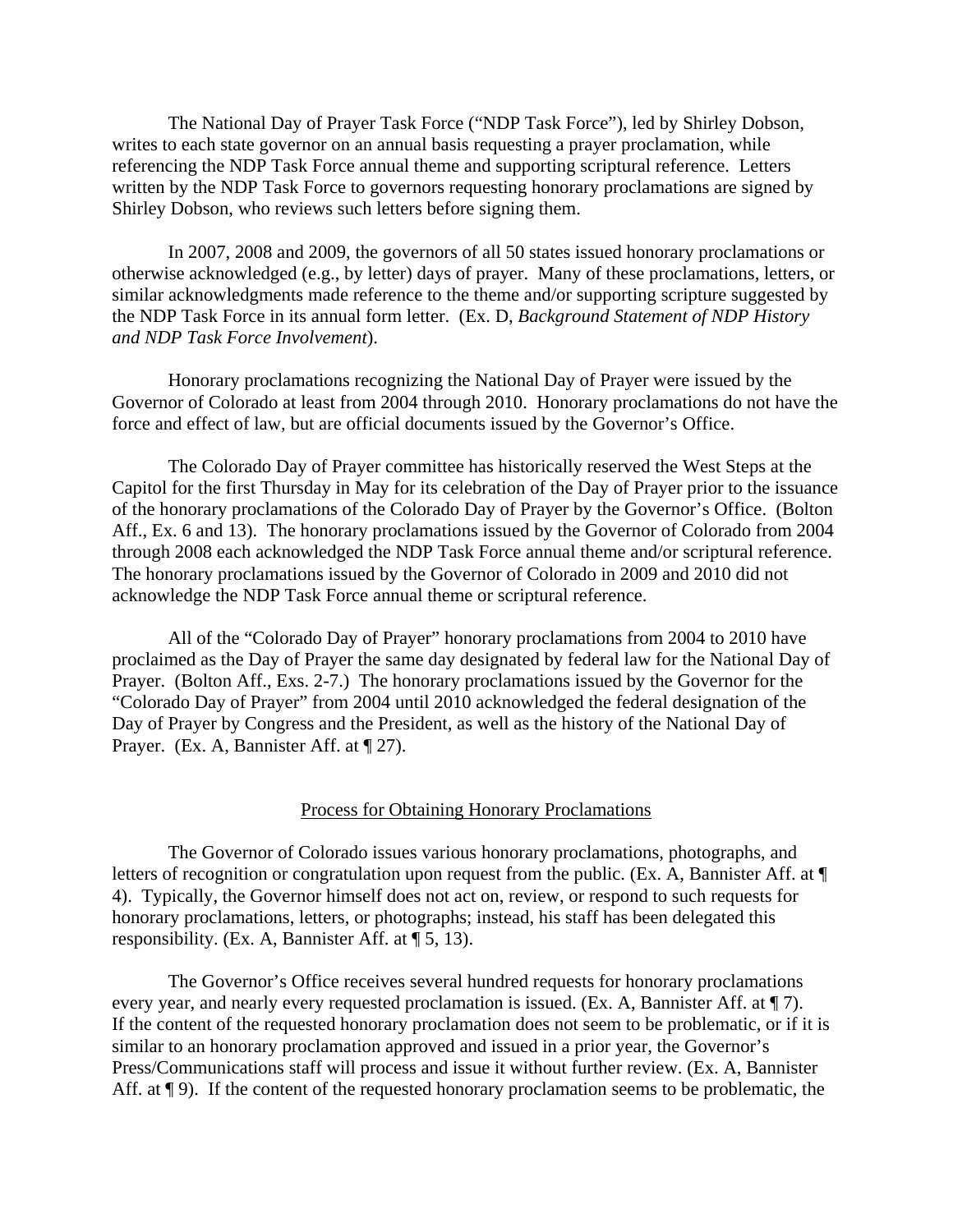Governor's Press/Communications staff submits it to the Director of Communications, who either approves or rejects the request, sometimes after consultation with legal counsel. (Ex. A, Bannister Aff. at ¶ 10).

The Governor's Office is not required to issue any honorary proclamation. Requested honorary proclamations are occasionally rejected, although this is rare. In one instance, an individual submitted an online honorary proclamation request, the suggested language of which attested to the requesting individual's good moral character, which was rejected. (Ex. A, Bannister Aff. at ¶ 11).

Occasionally, the Governor's staff determines that a letter of congratulations or recognition is more appropriate than an honorary proclamation, and will send such a letter instead of issuing an honorary proclamation. (Ex. A, Bannister Aff. at ¶ 12).

Some requested honorary proclamations are edited for content to avoid controversial language and statements. (Ex. A, Bannister Aff. at ¶ 13). Proclamations are drafted to make them as general as possible, without specifically identifying the requesting organization. (Ex. 1, Bannister Dep. 40:1-25 – 41:1-14).

Once accepted by the Press/Communications staff, honorary proclamations typically receive the Governor's signature by a device called an "auto-pen." (Ex. A, Bannister Aff. at ¶ 14). Each honorary proclamation bears the Executive Seal of the State of Colorado in addition to the signature of the Governor. After an honorary proclamation has been approved and signed, it is mailed directly to the individual or group who requested it. Alternatively, the requesting individual or a representative of the requesting group may elect to pick the honorary proclamation up in person from the Governor's Office at the State Capitol. (Ex. A, Bannister Aff. at  $\P$  15).

The Governor does not restrict the uses to which honorary proclamations may be put. (Ex. 1, Bannister Dep., 17:8-11; 33:22-25 – 31:1-15; 91:12-18). In most instances, the Governor's Office does not publish or promote honorary proclamations or issue them with a press release. (Ex. A, Bannister Aff. at ¶ 16). Copies of honorary proclamations that have been approved and issued may be requested by members of the general public. (Ex. A, Bannister Aff. at  $\P$  17).

No hard copies of previously-issued honorary proclamations are kept on file, though the Press/Communications staff does save digital copies on a staff member's office computer. When annual requests are received, office staff retrieves the old file from the previous year, updates it with new dates and other specifics, and then saves the new file in place of the previous one. Thus, honorary proclamations requested annually are only available until next year's proclamation has been drafted. (Ex. A, Bannister Aff. at ¶ 18). Computer files from the Owens administration were archived at the end of Governor Owens' term. (Ex. A, Bannister Aff. at ¶ 19). Because honorary proclamations that are requested annually are only available until the next year's proclamation has been drafted, such annual honorary proclamations may only be available for the last year of Owens' term. (Ex. A, Bannister Aff. at ¶ 19).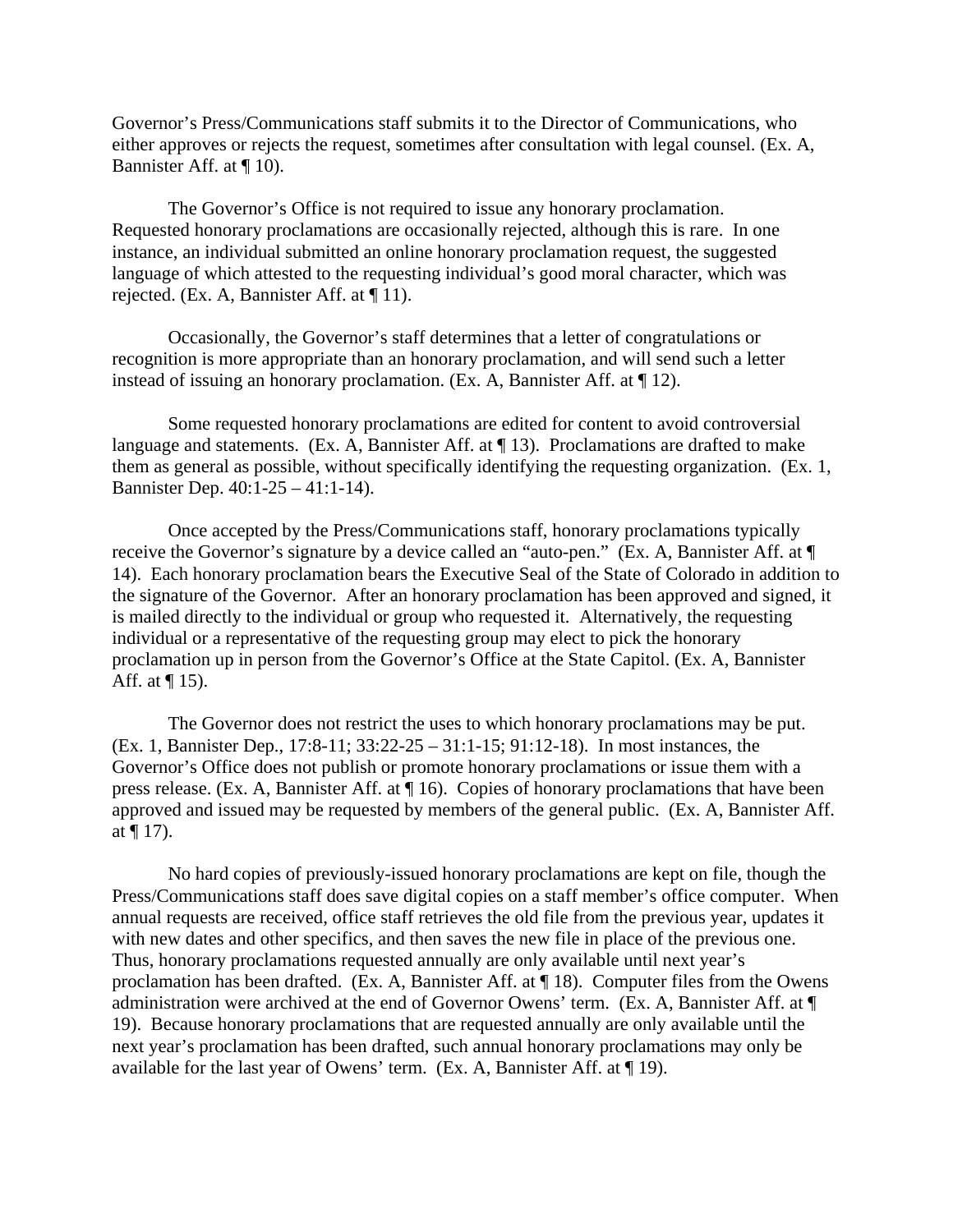In order to have its annual requests for honorary proclamations considered, the NDP Task Force is required to follow the procedures for requesting honorary proclamations outlined on the Governor's website. These procedures apply to all groups or individuals who wish to request an honorary proclamation, letter of recognition or congratulations, or photograph from the Governor. (Ex. A, Bannister Aff. at ¶ 26).

Honorary Proclamations for the Colorado Day of Prayer

Each of the "Colorado Day of Prayer" Honorary Proclamations includes the following paragraphs:

> WHEREAS, the authors of the Declaration of Independence recognized "That all men are created equal, that they are endowed by their Creator with certain unalienable Rights, that among these are Life, Liberty and the pursuit of Happiness"; and

> WHEREAS, the National Day of Prayer, established in 1952 and defined by President Ronald Reagan as the first Thursday in May, provides Americans with the chance to congregate in celebration of these endowed rights; and

> WHEREAS, each citizen has the freedom to gather, the freedom to worship, and the freedom to pray, whether in public or private; and

WHEREAS, on [date], individuals across this state and nation will unite in prayer for our country, our state, our leaders, and our people;

Therefore, I, Bill Ritter, Jr., Governor of the State of Colorado, do hereby proclaim [date], COLORADO DAY OF PRAYER in the State of Colorado.

(Bolton Aff., Exs. 2-7).

In 2007 and 2008, the Governor's Office received honorary proclamation requests for a "Colorado Day of Prayer," which included a specific annual theme and scriptural reference. The theme and scriptural reference were included in the 2007 and 2008 honorary proclamations. (Ex. A, Bannister Aff. at ¶ 20, Bolton Aff. Exs. 5 and 6). The 2007 Colorado Day of Prayer Proclamation includes the following scriptural reference and annual theme, as requested by the NDP Task Force:

> WHEREAS, in 2007, the National Day of Prayer acknowledges 2 Chronicles 7:14 – "If my people, who are called by my name, will humble themselves and pray and seek my face and turn from their wicked ways, then I will hear from heaven and forgive their sin and heal their land": ...

(Bolton Aff., Ex. 5).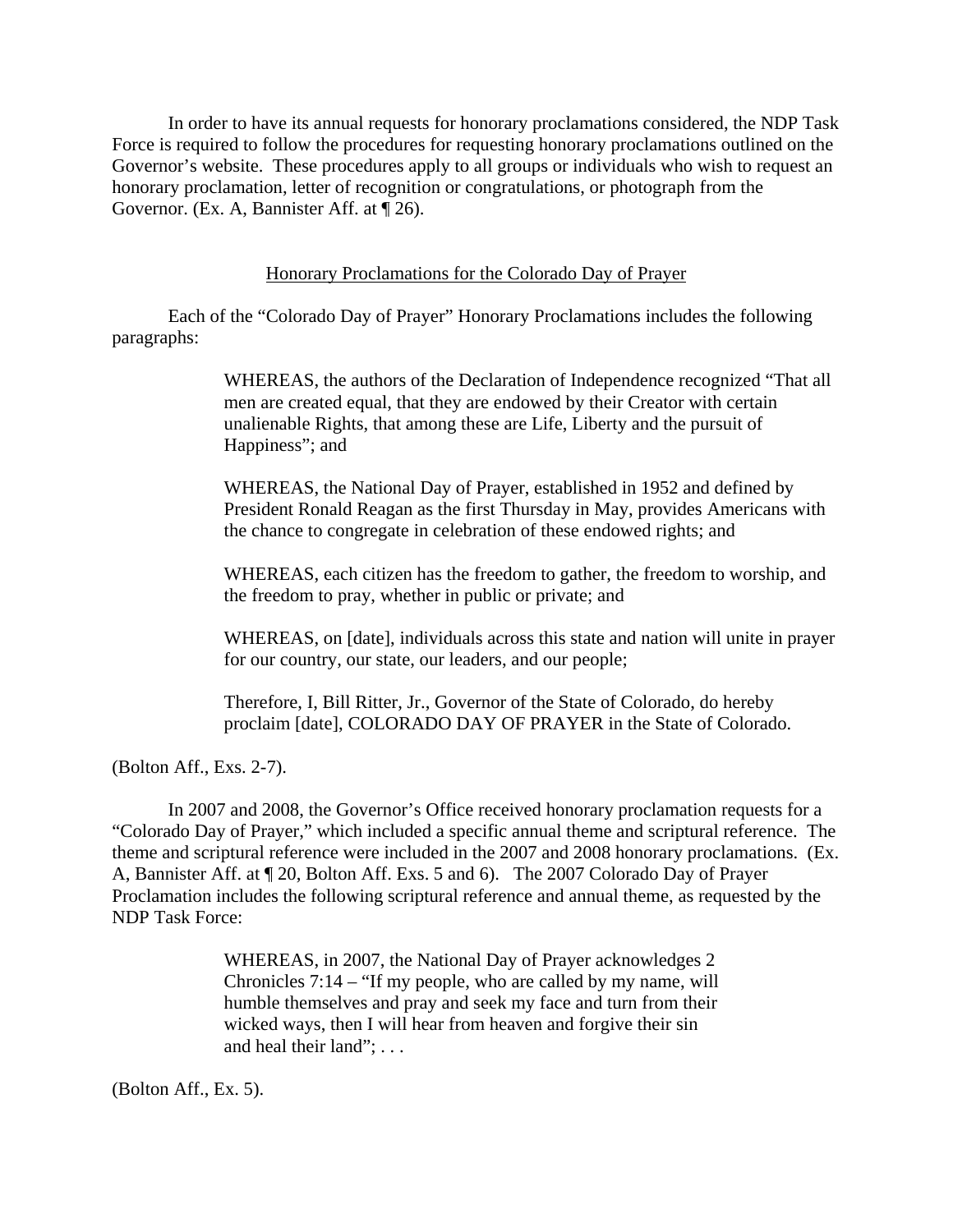The 2008 Colorado Day of Prayer Proclamation includes the following scriptural reference and annual theme, as requested by the NDP Task Force:

> WHEREAS, in 2008, the National Day of Prayer acknowledge Psalm 28:7 – "The Lord is my strength and shield, my heart trusts in Him, and I am helped;" . . .

(Bolton Aff., Ex. 6).

In 2009 and 2010, the Governor's Office received honorary proclamation requests for a "Colorado Day of Prayer," which included a specific annual theme and scriptural reference. The 2009 and 2010 honorary proclamations for the "Colorado Day of Prayer" did not include the language regarding the theme and scriptural reference. (Ex. A, Bannister Aff. at  $\P$  21).

The 2007 and 2008 honorary proclamation requests for a "Colorado Day of Prayer" were handled by Press/Communications staff and were not submitted either to Governor Ritter or to the director of communications for approval. (Ex. A, Bannister Aff. at ¶ 23). The 2007, 2008, and 2009 honorary proclamations for a "Colorado Day of Prayer" were signed by the "auto-pen" device and mailed to the requesting party without any involvement by the Governor. (Ex. A, Bannister Aff. at ¶ 24). The Governor's Office did not issue a press release for the "Colorado Day of Prayer" proclamations in 2007, 2008, or 2009. (Ex. A, Bannister Aff. at  $\P$  25).

The Governor appeared at a public National Day of Prayer celebration held at the Capitol by the NDP Task Force, where the Governor spoke and read the 2007 Proclamation to an assembled audience. This appearance was reported by the media. (Bolton Aff., Ex. 9). The Governor's participation in the 2007 National Day of Prayer activities at the Capitol was planned and known in advance; the Colorado Day of Prayer organizers noted as early as April 12, 2007 that Governor Ritter would be part of their program. Reportedly, Governor Ritter also met with Day of Prayer organizers six weeks before the Day of Prayer and prayed with them. (Stipulated) The Day of Prayer events held on the west steps of the State Capitol building are initiated, organized, and sponsored by private citizens. (Ex. C, Lambert Aff.)

The purpose of the private organizers of the Colorado Day of Prayer, including the NDP Task Force, is to encourage prayer. (Stipulated.) The activities at the Colorado Capitol planned by private organizers routinely include a program of worship and prayer. (Stipulated.) Members of the NDP Task Force believe that state honorary proclamations issued by governors lend the governors' "support" to the National Day of Prayer. (Bolton Aff., Exs. 28-31).

## Effect of the Honorary Proclamations on Plaintiffs

The individual Plaintiffs do not claim that Governor Ritter or the State of Colorado has prevented them from exercising their right to non-belief, or exerted any coercion in this regard. (Ex. B, *Interrogatory Response 3*).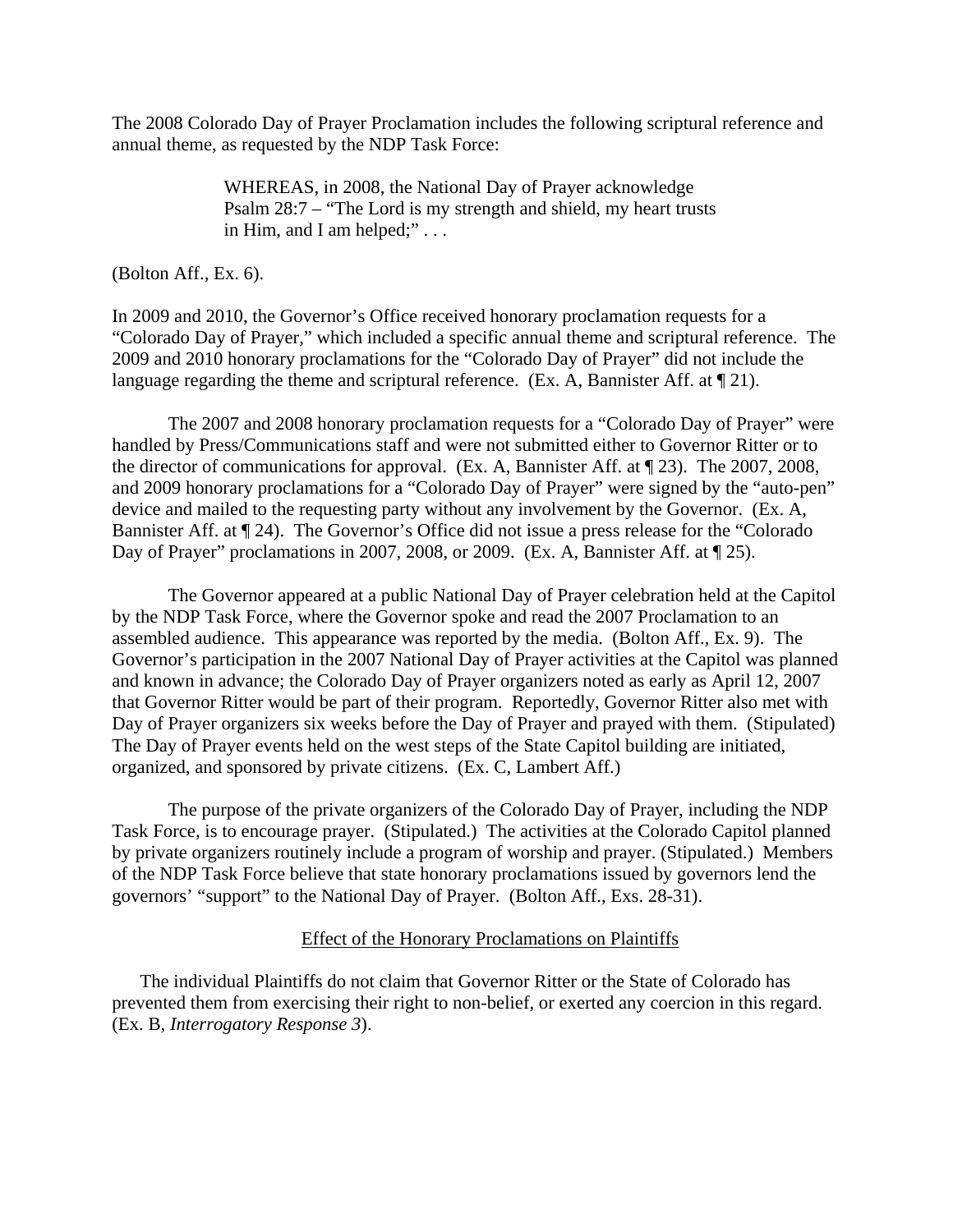The individual Plaintiffs did not attend or participate in any Day of Prayer event in Colorado; nor have them been prevented from attending or participating in or acting at such event in any way they wished. (Ex. B, *Interrogatory Response 5*).

The Plaintiffs do not contend that the Governor or any other State official affected or took any other action with regard to the individual Plaintiffs' failure to attend any Day of Prayer event in Colorado. (Ex. B, *Interrogatory Response 6*).

There is no item in the State budget or any expenditure of tax monies relating to the issuance of the honorary proclamations complained of, except to the extent that the Governor's attendance at a Day of Prayer even involved the use of pay State personnel, i.e.. the Governor and his security. (Ex. B, *Interrogatory Response 8*).

#### STANDARD OF REVIEW

"Summary judgment is a drastic remedy and is never warranted except on a clear showing that there exists no genuine issue as to any material fact and that the moving party is entitled to judgment as a matter of law. *See Churchey v. Adolph Coors Co.,* 759 P.2d 1336, 1339-40 (Colo. 1988).The moving party has the initial burden to show that there is no genuine issue of material fact. *See Continental Air Lines, Inc. v. Keenan,* 731 P.2d 708, 712 (Colo. 1987). However, once the moving party has met its initial burden of production, the burden shifts to the nonmoving party to establish that there is a triable issue of fact. *See Ginter v. Palmer,* 196 Colo. 203, 206, 585 P.2d 583, 585 (1978)*.* 

The nonmoving party 'must receive the benefit of all favorable inferences that may be reasonably drawn from the undisputed facts.' *Tapley v. Golden Big O Tires*, 676 P.2d 676, 678 (Colo. 1983). All doubts as to whether an issue of fact exists must be resolved against the moving party. *See Dominguez v. Babcock,* 727 P.2d 362, 365 (Colo. 1986). Even if it is extremely doubtful that a genuine issue of fact exists, summary judgment is not appropriate. *See Abrahamsen v. Mountain States Tel. & Tel. Co.,* 177 Colo. 422, 428, 494 P.2d 1287, 1290 (1972).

Moreover, because neither party has disputed the competence or admissibility of the evidentiary materials offered in support of and in opposition to the summary judgment motion, we may consider all of this record evidence in our analysis. *Cf.* C.R.C.P. 56(e)." *Greenwood Trust Co. v. Conley*, 938 P.2d 1141, 1149 (Colo. 1997). In this case, there are no genuine issues of material fact. In considering all of the evidence offered, we conclude that Defendants are entitled to judgment as a matter of law.

#### CONCLUSIONS OF LAW

 Plaintiffs in this case seek a declaration that "Prayer Proclamations by Governor Ritter designating a Day of Prayer and the attendant celebrations and commemorations are a violation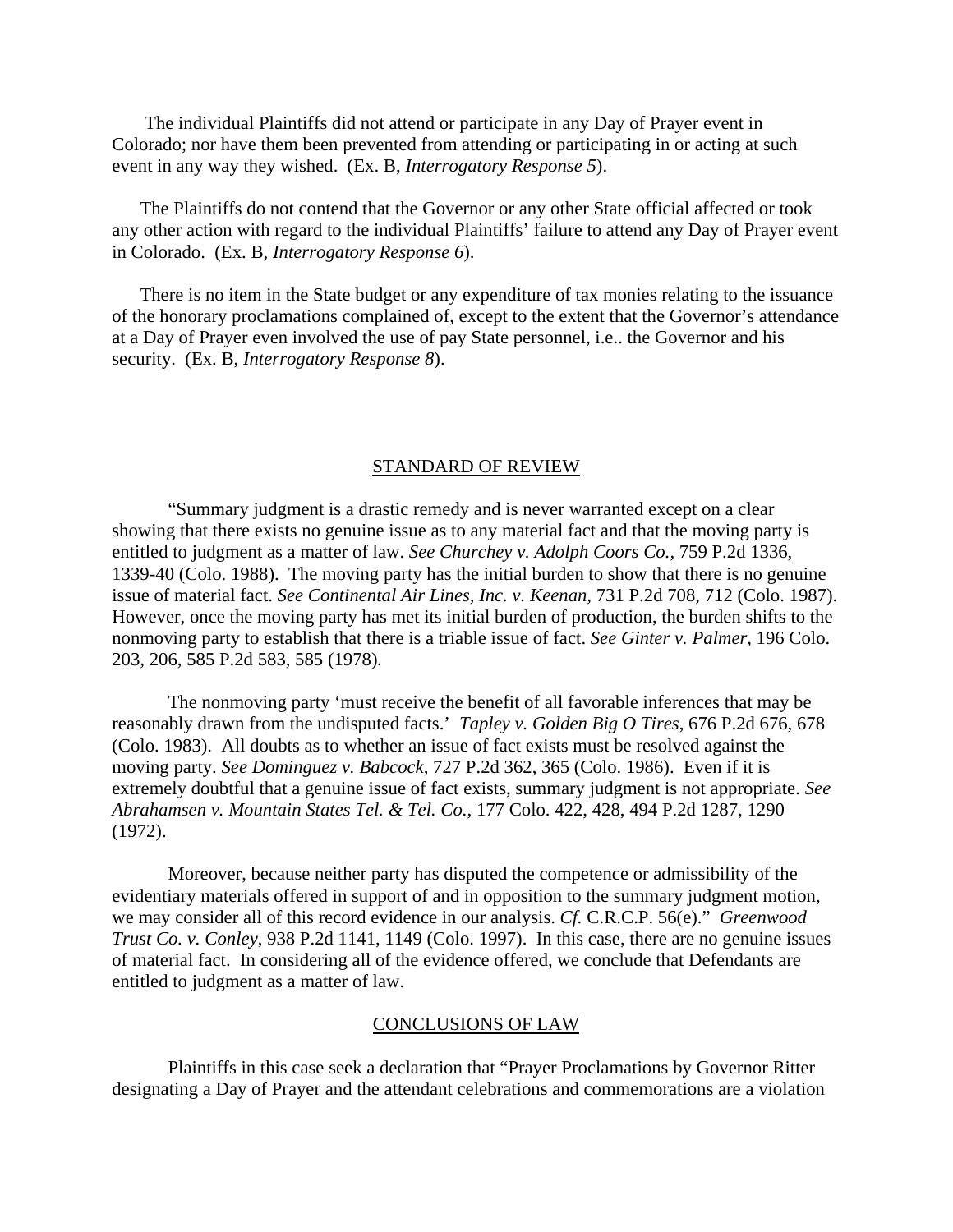of Article II, Section 4 of the Colorado Constitution;" an injunction over "future designations of Day of Prayer celebrations by Governor Ritter;" and an injunction over "further Day of Prayer Proclamations" by Governor Ritter and his successors. For the following reasons, these demands must be denied and summary judgment granted to the Defendants.

## **Standing**

Standing is a jurisdictional issue that can be raised at any time during judicial proceedings – including in the Defendants' Reply in Support of Summary Judgment and Response in Opposition of Summary Judgment, as was done here. *See Anson v. Trujillo,* 56 P.3d 114, 117 (Colo.App. 2002) (citations omitted). To establish standing under Colorado law, a plaintiff must show (1) that he suffered injury in fact, and (2) that the injury was to a legally protected interest. *Barber v. Ritter,* 196 P.3d 238, 245 (Colo.,2008) (citations omitted). "In determining whether standing has been established, all averments of material fact in a complaint must be accepted as true." *State Bd. for Community Colleges and Occupational Educ. v. Olson,* 687 P.2d 429, (Colo. 1984) (citation omitted).

 This Court rejects Defendants' invitation to rewrite Colorado standing law to make it identical to Federal standing law. Standing law in Colorado is broad. *See Boulder Valley School Dist. RE-2 v. Colorado State Bd. of Educ.*, 217 P.3d 918, 924 (Colo.App. 2009). Federal standing law is narrower. *See Hein v. Freedom From Religion Foundation, Inc.*, 551 U.S. 587, 593 (2007). Our Supreme Court does glean its Preference Clause jurisprudence from the United States Supreme Court's Establishment Clause jurisprudence, but considering the thorough and long history Colorado has for its own standing jurisprudence. Colorado's standing law prevails in matters regarding the Colorado Constitution.

 Defendants have structured their argument concerning standing around taxpayer standing, and Plaintiffs have followed suit. It is true that Plaintiffs have alleged that they are Colorado taxpayers, but it is also true that there has been no expenditure of public funds in this case. While a taxpayer need not show economic harm to himself, he must at least show some use of taxes generally. S*ee Dodge v. Department of Social Services*, 600 P.2d 70, 71 (Colo. 1979) ("This court has held on several occasions that a taxpayer has standing to seek to enjoin an unlawful expenditure of public funds."). Thus, taxpayer standing is irrelevant, and we will examine standing under the ordinary two step analysis.

 "To constitute an injury-in-fact, the alleged injury may be tangible, such as physical damage or economic harm, or intangible, such as aesthetic harm or the deprivation of civil liberties. *Ainscough v. Owens,* 90 P.3d 851, 856 (Colo. 2004) (collecting cases). However, an injury that is 'overly "indirect and incidental" to the defendant's action' will not convey standing. *Id.* (quoting *Wimberly v. Ettenberg,* 570 P.2d 535, 538)." *Barber v. Ritter*, 196 P.3d 238, 245- 246 (Colo. 2008). Here, the Plaintiffs have alleged that the honorary proclamations of a Colorado Day of Prayer make them "feel like political outsiders because they do not believe in the supposed power of prayer" because they "give the appearance of support and endorsement of religion." Justice O'Connor of the United States Supreme Court has identified one of the harms of a violation of the Establishment Clause to be that of making nonadherents of an endorsed faith feel like political outsiders. *Lynch v. Donnelly*, 465 U.S. 668, 688 (1984). The Establishment Clause is analogous to the Preference Clause portion of our Religious Freedom section of the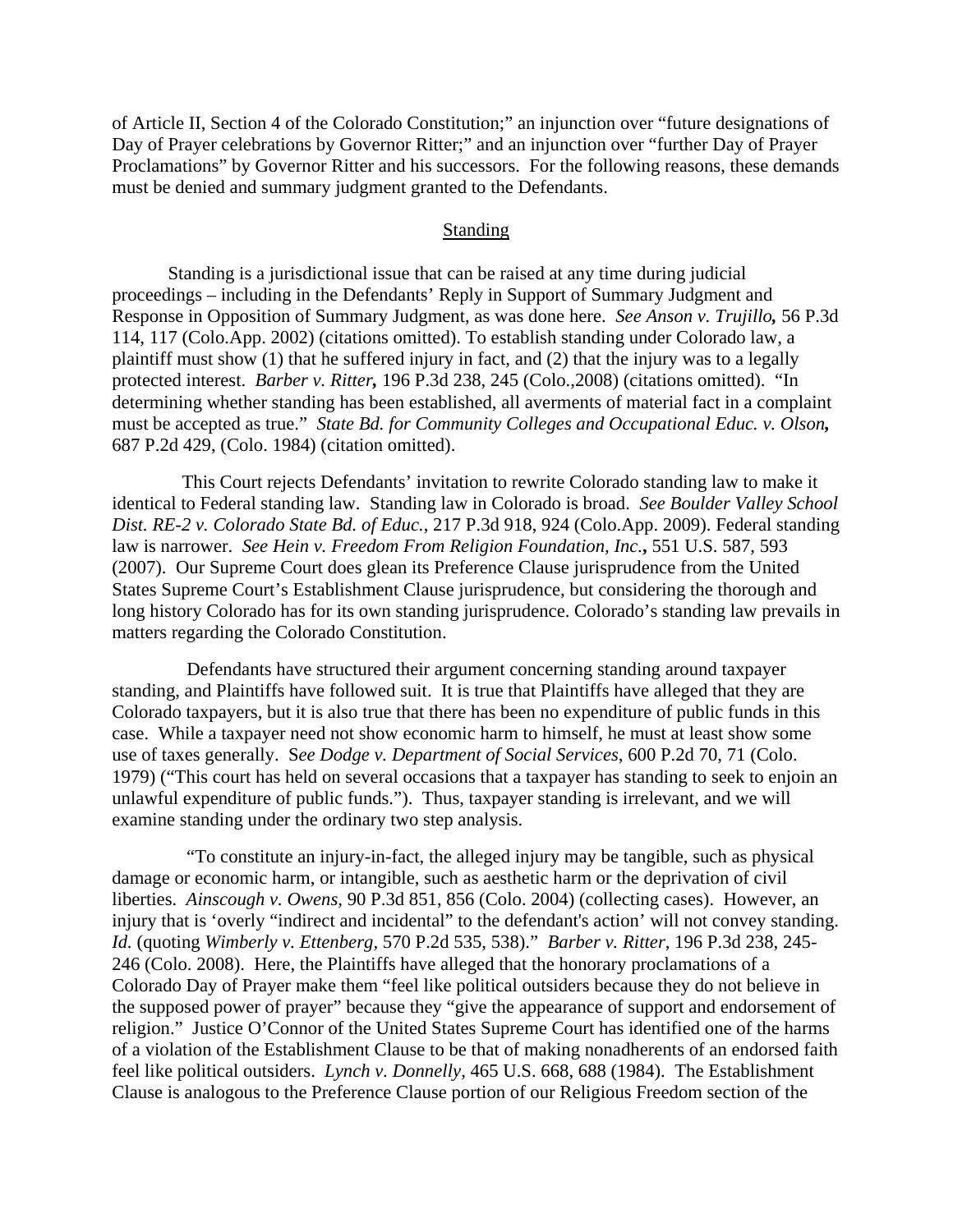Colorado Constitution, and thus this opinion is highly relevant. *State v. Freedom From Religion Foundation, Inc.*, 898 P.2d 1013, 1019 (Colo. 1995). Being made to feel like political outsiders is enough of an injury for standing under Colorado's law. It comes directly from the allegation that the Plaintiffs are being deprived of their civil liberties. Thus, the Plaintiffs have satisfied the first prong of the standing requirement.

 "Whether the plaintiff's alleged injury was to a legally protected interest 'is a question of whether the plaintiff has a claim for relief under the constitution, the common law, a statute, or a rule or regulation.' *Ainscough v. Owens,* 90 P.3d 851, 856 (Colo. 2004)." *Barber v. Ritter*, 196 P.3d 238, 246 (Colo. 2008). Plaintiffs are alleging a violation of the Colorado Constitution. This alleged violation is claimed to have caused their injury of "feeling like political outsiders." They have thus satisfied the second prong of the standing requirement. Taking all of the allegations in the complaint as true, as we must, we conclude that the Plaintiffs have standing to bring this case.

## Article II, Section 4 of the Colorado Constitution

Article II, Section 4 of the Colorado Constitution states:

The free exercise and enjoyment of religious profession and worship, without discrimination, shall forever hereafter be guaranteed; and no person shall be denied any civil or political right, privilege or capacity, on account of his opinions concerning religion; but the liberty of conscience hereby secured shall not be construed to dispense with oaths or affirmations, excuse acts of licentiousness or justify practices inconsistent with the good order, peace or safety of the state. No person shall be required to attend or support any ministry or place of worship, religious sect or denomination against his consent. Nor shall any preference be given by law to any religious denomination or mode of worship.

("Religious Freedom clause")

Plaintiffs have alleged that "[t]he actions of Governor Ritter in issuing Prayer Proclamations, including those that expressly incorporate references to the NDP Task Force's selected biblical precepts, constitute the endorsement of religion by Governor Ritter and the State of Colorado in violation of the Colorado Constitution's Religious Freedom clause" and that "[d]esignations of an official Day of Prayer by Governor Ritter encourage public celebration of prayer and create a hostile environment for non-believers, including the plaintiffs, who are made to feel as if they are political outsiders." (Complaint, ¶¶ 39 and 47).

Thus, it appears that the Plaintiffs in this case are pointing to two clauses within the Religious Freedom clause: (1) "no person shall be denied any civil or political right, privilege or capacity, on account of his opinions concerning religion," and (2) "[n]or shall any preference be given by law to any religious denomination or mode of worship." Whether Governor Ritter's Prayer Proclamations are an endorsement of religion is a question of law.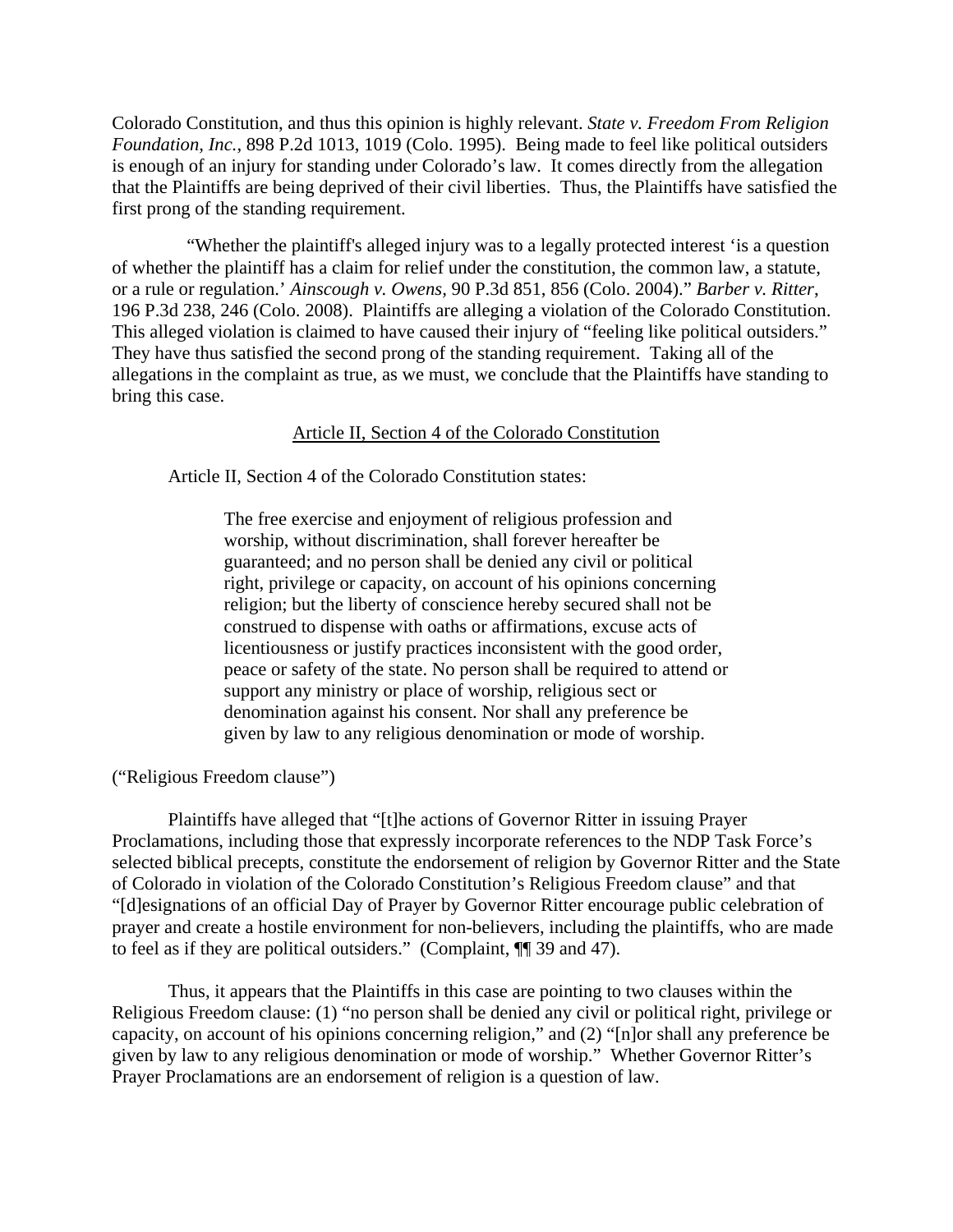# 1. *Denial of Civil or Political Rights, Privileges or Capacity on Account of Religion*

 Under the Colorado Constitution, "no person shall be denied any civil or political right, privilege or capacity, on account of his opinions concerning religion." This portion of the Religion Clause has received precious little attention in our state courts, and there is no interpretation of the clause by any of our courts of appeal. However, we take it at face value that, for a violation of this clause to have occurred, there must first be a denial of a right, privilege, or capacity due to the religion of the plaintiffs.

Plaintiffs here have alleged that they are "made to feel as if they are political outsiders" because of the Colorado Day of Prayer Proclamations. This is enough to permit the Plaintiffs standing in this case. However, without evidence showing what precise rights, privileges or capacity have been violated (other than a blanket statement that the Religion Clause has been violated), this Court cannot find a violation of this clause of the Religion Clause of the Colorado Constitution.

Plaintiffs have pointed to no instances in which they have been denied any right or privilege by the State of Colorado based upon their religion. They have not even presented evidence of any instances in which they were questioned by private citizens for failing to be Christians. There is no "right" or "privilege" provided to Colorado citizens to "feel" any particular way, and so allegations that Plaintiffs are made to feel a certain way are of little use to the Plaintiffs without language in the Proclamations that conveys the message that "any person is excluded from our political community based on religious beliefs or the lack of such beliefs." *State v. Freedom From Religion Foundation, Inc.,* 898 P.2d 1013, 1026 (Colo. 1995). There is no such language here excluding those who will not pray – only language that each citizen has the "freedom" to worship and pray, and that some individual persons will in fact pray. These are simple facts; both our state constitution and the federal constitution preserve those rights.

 There is also no evidence that the NDP Task Force has a "direct line" to the Governor's Office. To the contrary, the NDP Task Force is required to use the same procedure as any other person or group requesting an honorary proclamation. The Plaintiffs have not presented any evidence of rejection of their own proposed honorary proclamation in favor of non-belief. Thus, there is no violation of this portion of the Religion Clause.

# 2. *Preference Clause Analysis*

 The Preference Clause to the Colorado Constitution states: "Nor shall any preference be given by law to any religious denomination or mode of worship." The Colorado Supreme Court has instructed that "[i]n interpreting our Preference Clause we have looked to the Establishment Clause of the First Amendment to the United States Constitution and the body of federal cases that have construed it." *State v. Freedom From Religion Foundation, Inc.*, 898 P.2d 1013, 1019 (Colo. 1995).

The United States Supreme Court has used several different tests under the Establishment Clause, and has in fact stated that in this sensitive area of the law, it hesitates to adopt a single test. *Lynch v. Donnelly*, 465 U.S. 668, 679 (1984). There are at least three readily identifiable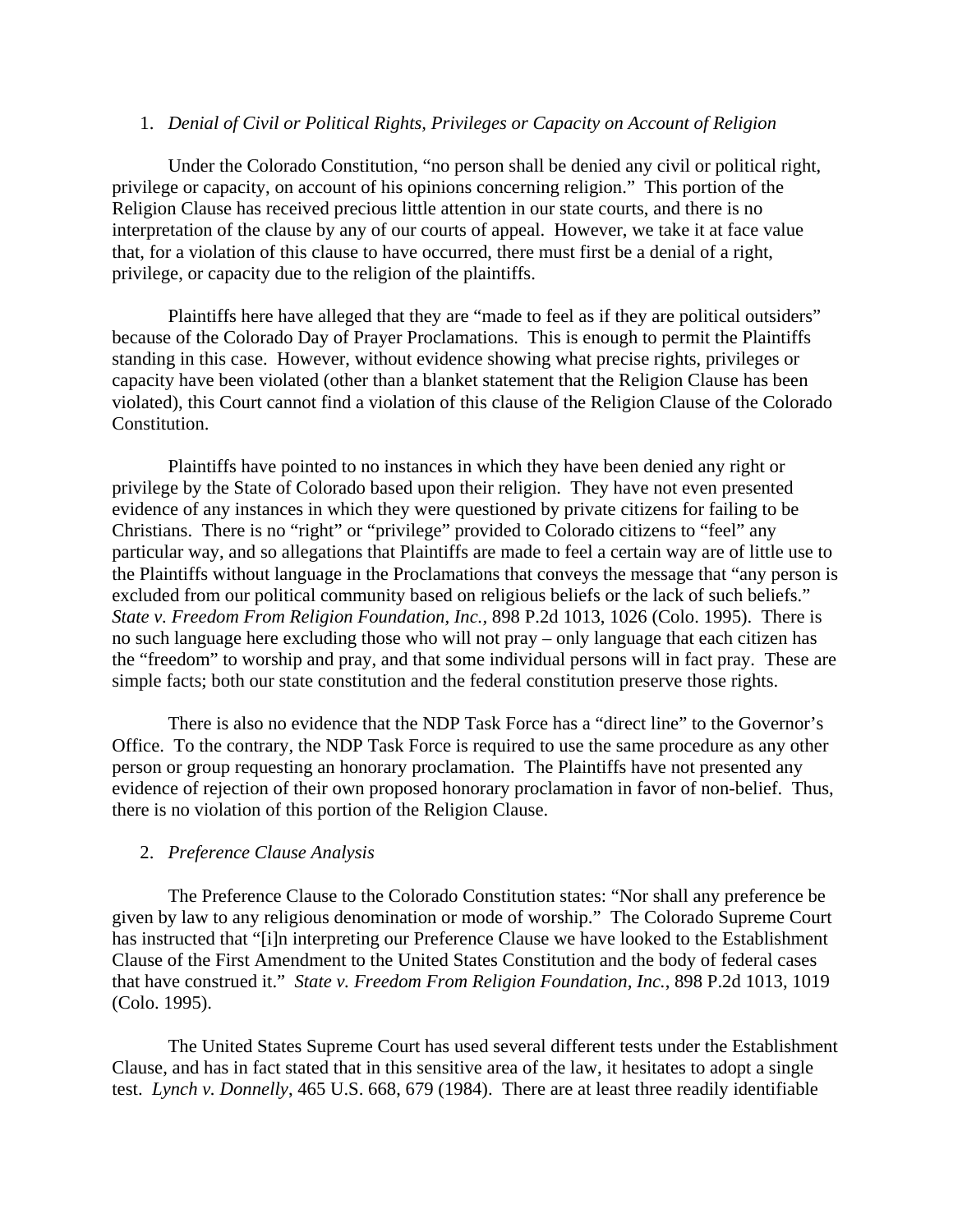tests. First, there is the coercion test, then the *Lemon* test, and finally, the historical practice test. Some courts have identified a fourth test, the "endorsement" test, but this is essentially simply a refinement of the *Lemon* test. *Wallace v. Jaffree***,** 472 U.S. 38, 69 (1985) (concurring opinion).

#### *a. Coercion Test*

The coercion test is a threshold test; at a minimum, the government may not "coerce anyone to support or participate in religion or its exercise, or otherwise act in a way which 'establishes a [state] religion or religious faith, or tends to do so.' Lynch at 678." *Lee v. Weisman*, 505 U.S. 577, 587 (1992). Thus, before even reaching the other tests, we must concern ourselves with whether the violation at issue here requires the Plaintiffs to support or participate in religion, or whether a state religion is established by the honorary proclamations of a Colorado Day of Prayer.

The answer is simple. Plaintiffs have repeatedly denied any coercion to participate in events or to pray. No state religion has been founded, either – the proclamation merely asserts individual "freedoms" to do religious things, asserts that individuals will in fact exercise those freedoms, and relates back to nationally significant documents and events which include a Biblical theme. The proclamations do not have the force and effect of law, and even if they did, the language does not support the foundation for a state religion, but only an acknowledgment of the rights of the citizenry as recognized as far back as the Declaration of Independence.

### *b.* Lemon *Test*

The seminal case of *Lemon v. Kurtzman*, 403 U.S. 602 (1971) sets out the most often relied upon test of the federal judiciary on the Establishment Clause; it also represents "[*t*]*he* test for determining whether a governmental act violates the Establishment Clause" as recognized and followed in Colorado. *See State v. Freedom From Religion Foundation, Inc.*, 898 P.2d 1013, 1021 (Colo. 1995) (emphasis added). In *Lemon*, the issue was whether a State could give financial assistance to nonpublic, mostly religious schools without running afoul of the Establishment Clause. The Court stated, "[e]very analysis in this area must begin with consideration of the cumulative criteria developed by the Court over many years. Three such tests may be gleaned from our cases. First, the statute must have a secular legislative purpose; second, its principal or primary effect must be one that neither advances nor inhibits religion, *Board of Education v. Allen*, 392 U.S. 236, 243, (1968); finally, the statute must not foster 'an excessive government entanglement with religion.' *Walz v. Tax Commission*, 397 U.S. 664, 674 (1970)." *Lemon* at 612-613.

 In *Lemon*, the supervision of religious activities required by the statutes caused excessive entanglement, and the statutes were struck down. *Id*. at 615. This three part test has been extended beyond application to just statutes and legislative action. *See Lynch v. Donnelly*, 465 U.S. 668, 679 (1983) ("... we have often found it useful to inquire whether the challenged law *or conduct* has a secular purpose, whether its principal or primary effect is to advance or inhibit religion, and whether it creates an excessive entanglement of government with religion").

The Colorado Supreme Court has also recognized that the United States Supreme Court "embraced Justice O'Connor's refinement of the second prong of the tripartite *Lemon* test" as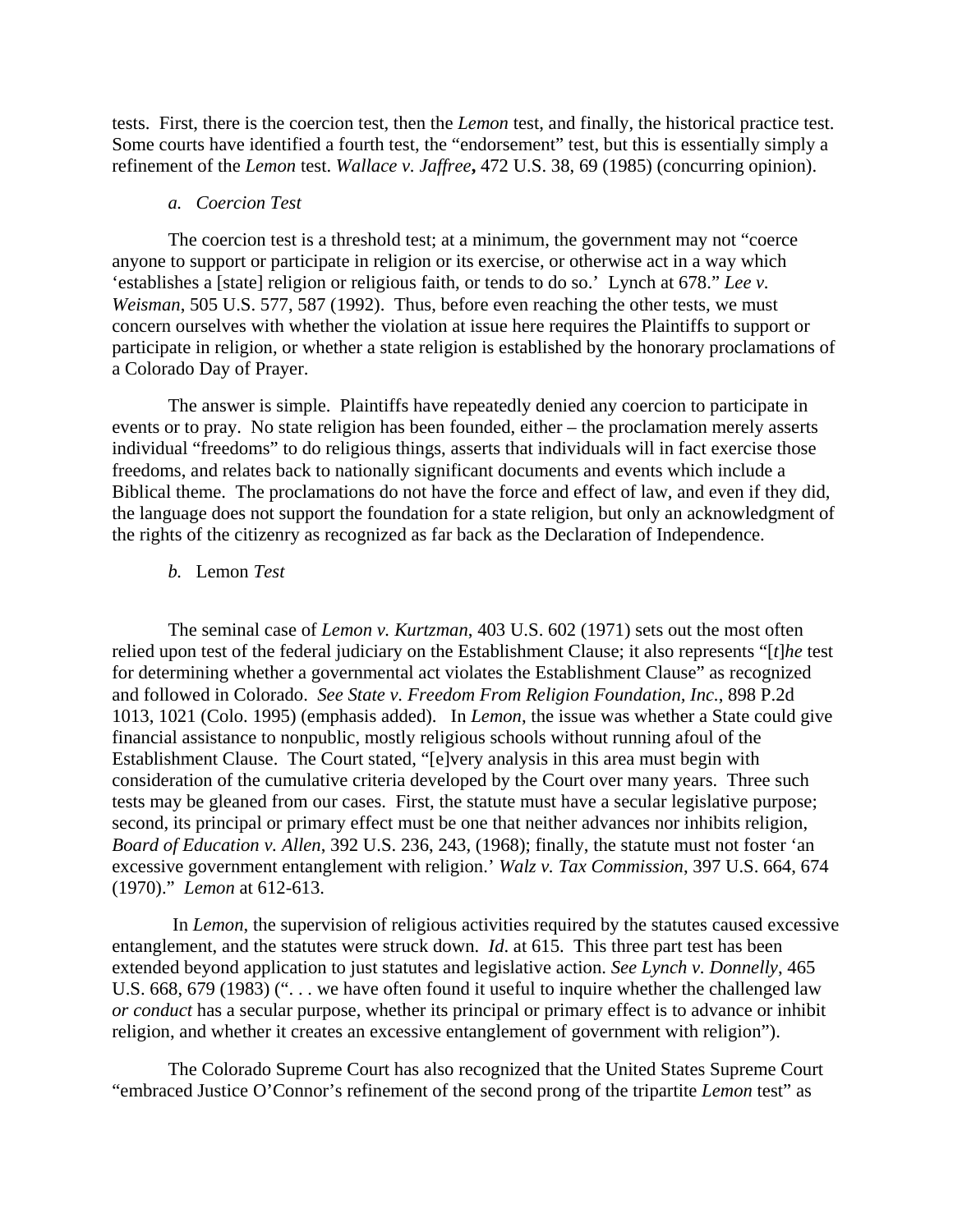defined in *Lynch v. Donnelly*, 465 U.S. 668 (1983), and has accepted that refinement. *State v. Freedom From Religion Foundation, Inc.,* 898 P.2d 1013, 1021 (Colo. 1995). Justice O'Connor's refinement requires consideration of "(1) what message the government intended to convey; and (2) what message the government's actions actually conveyed to a reasonable person." *Id*. Both the intended and actual message must be secular. *Id*. "[A]ny religious meaning of legal consequence must ultimately flow from the character of the state action as perceived by an objective observer, but does not turn on whether the message, though secular, also has religious value." *Id*. at 1026.

So first, the Colorado Day of Prayer Proclamations must have a secular purpose. In determining the true purpose, the court takes the perspective of a reasonable observer. *McCreary County v. American Civil Liberties Union*, 545 U.S. 844, 862 (2005). The Defendants have characterized their purpose as acknowledging the National Day of Prayer, the National Day of Prayer Task Force's events, and the right to freedom of religion. When acknowledgment of religion is the stated purpose, the courts must carefully scrutinize the government to ensure that this is the actual purpose, lest "acknowledgment" become an easy way of violating the Establishment Clause. *Lynch v. Donnelly*, 465 U.S. 668, 694 (1983) (concurring opinion).

Defendants assert that they regularly issue such proclamations in order to acknowledge events and occasions occurring in Colorado and abroad. They do not intend to convey a message of support, but instead intend to give open access to the Governor's Office to all groups that ask for proclamations for various causes. For example, the Governor's Office issues proclamations for groups supportive of both the Turks and the Armenians, who have a history of conflict, without intending to convey support for either group. They remove controversial language from both of those requested proclamations, just as they have recently removed the Bible verses included in the requested proclamations from the National Day of Prayer Task Force in order to avoid controversy such as this lawsuit.

The Plaintiffs have not offered any evidence that the Defendants' acknowledgment is pretextual and is in reality an endorsement of religion. This Court finds Defendants merely intend to acknowledge the events of the National Day of Prayer Task Force, and a reasonable observer would not conclude otherwise.

Second, the Colorado Day of Prayer Proclamations must have the principal or primary effect that neither advances nor inhibits religion. This requires consideration of what message the government intended to convey, and the message that the government's actions actually conveyed to a reasonable person, as perceived by an objective observer. Plaintiffs assert that the very language of the proclamations indicate support for prayer; in particular, Plaintiffs allege that the statement that "individuals across this state and nation will unite in prayer" is an exhortation to pray and not a statement of fact.

As discussed, the intended message is that of acknowledgment of the National Day of Prayer by the Governor's Office. This does not end the inquiry because if the message actually conveyed is primarily religious, intent alone does not save the honorary proclamations. We must examine the message from the vantage of a reasonable observer. *State v. Freedom From Religion Foundation, Inc.,* 898 P.2d 1013, 1026 (Colo. 1995).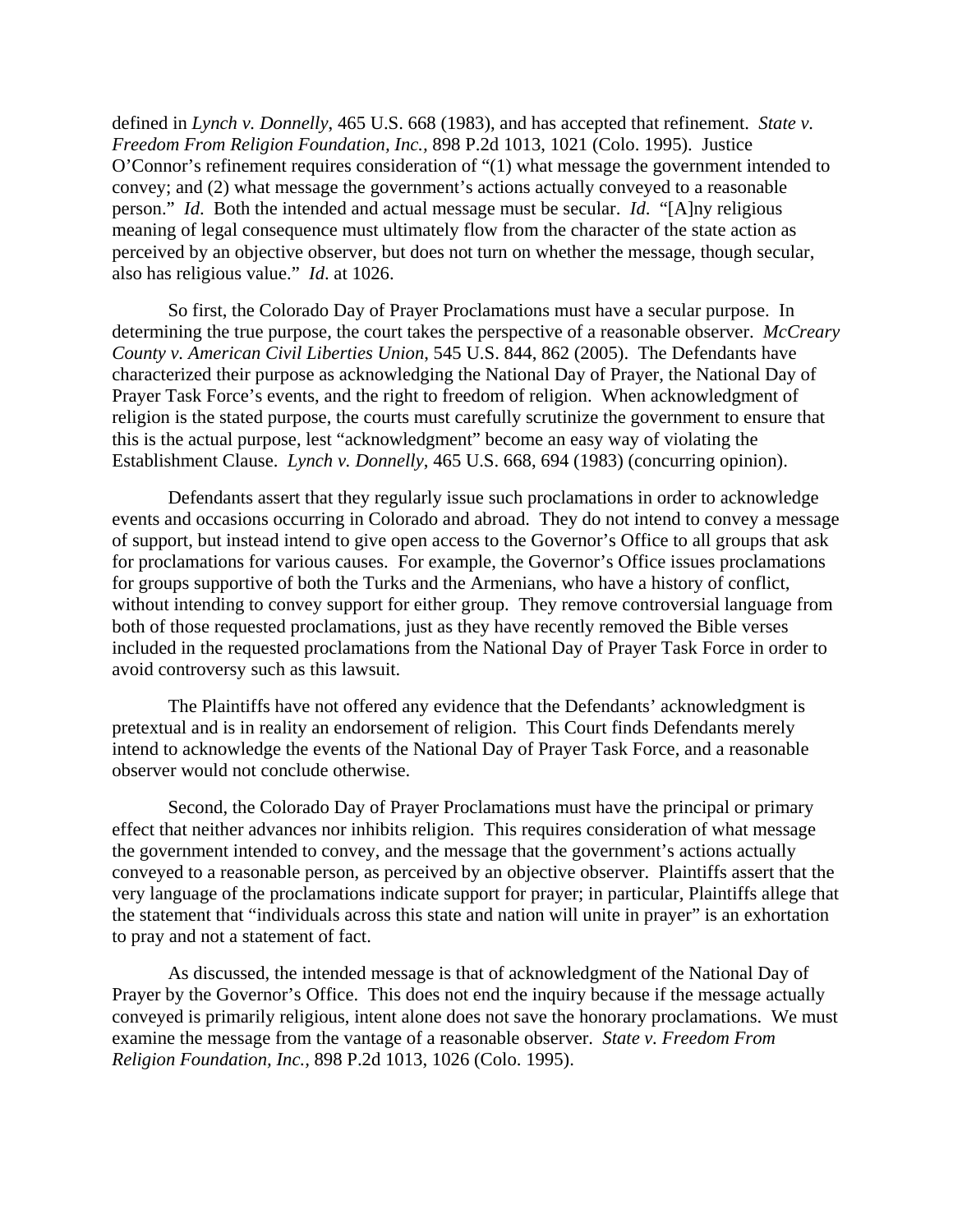The objective observer has access to all of the contextual information involved in the alleged violation, including the text, legislative history, and implementation of the statute or comparable official act. *McCreary County v. American Civil Liberties Union of Kentucky*, 545 U. 844, 862 (2005). In this case, that means that the objective observer knows that there is a federally recognized holiday for the National Day of Prayer, has read the proclamations, knows that they were requested by a group who is primarily directed toward furthering its own religious goals, and knows that the Governor's Office issues many honorary proclamations on request, even when they contradict each other. The constitutionality of the National Day of Prayer is irrelevant to this context because the State of Colorado has nothing to do with the existence of that holiday, other than its acknowledgment of it through these honorary proclamations.

Plaintiffs nevertheless refuse to quit the argument about the National Day of Prayer in this suit, which is a federal holiday which is simply not at issue here. The Colorado Day of Prayer Proclamation does not declare a State holiday, though it does acknowledge the National Day of Prayer. This State does not have the authority to declare the National Day of Prayer unconstitutional, despite Plaintiffs' focus on the potential illegality and background of that holiday. Defendants have presented evidence that it is normal procedure for the Governor's Office to recognize days through honorary proclamation for almost any purpose that is not controversial. "Celebration of public holidays, which have cultural significance even if they also have religious aspects, is a legitimate secular purpose." *Lynch v. Donnelly*, 465 U.S. 668, 692 (1983) (concurring opinion), but also *see County of Allegheny v. American Civil Liberties Union*, 492 U.S. 573, 601 (1989) (" . . . but under the First Amendment it may not observe [a public holiday] as a Christian holy day by suggesting that people praise God . . ."). There is no exhortation here for the citizens of Colorado to also recognize the Colorado Day of Prayer or to pray themselves. Furthermore, there is nothing controversial about a restatement of a right protected by the First Amendment of the United State Constitution, despite Plaintiffs' assertions to the contrary, and so this proclamation is not out of the ordinary for that reason either.

Plaintiffs are able to point to a recent Federal District Court decision which ruled that the National Day of Prayer statute was unconstitutional. *See Freedom From Religion Foundation, Inc. v. Obama*, --- F.Supp.2d ---, 2010 WL 1499451 (W.D. Wis. 2010). The decision is stayed pending appeal, but even if it was the final decision, the opinion does little to help the Plaintiffs here. In that opinion, the Court distinguished the prayer statute, which it found unconstitutional, from other cases upholding the constitutionality of prayer proclamations. The Court outlined the three ways in which prayer proclamations are different from the National Day of Prayer statute. *Id*. at 24. First, proclamations take notice of particular events rather than exhorting prayer. *Id*. Second, an executive's statements of his own beliefs about prayer are less likely to be viewed as an official endorsement by the government. *Id*. Third, proclamations are not an attempt to help religious groups organize. *Id*.

The purpose of the National Day of Prayer Task Force is, of course, relevant. *State v. Freedom From Religion Foundation, Inc.*, 898 P.2d 1013, 1024 (Colo. 1995). That purpose is, ostensibly, to encourage people to pray. However, unlike the facts in *State v. Freedom From Religion Foundation, Inc.,* where the purpose of the donor of a monument was ascribed to the donee, this case does not involve a single gift to the Governor's office, where the purpose of the gift is readily apparent or easily obtainable. Honorary proclamations do not share the same ceremony and importance as monuments, and are not publicized by the state the way monuments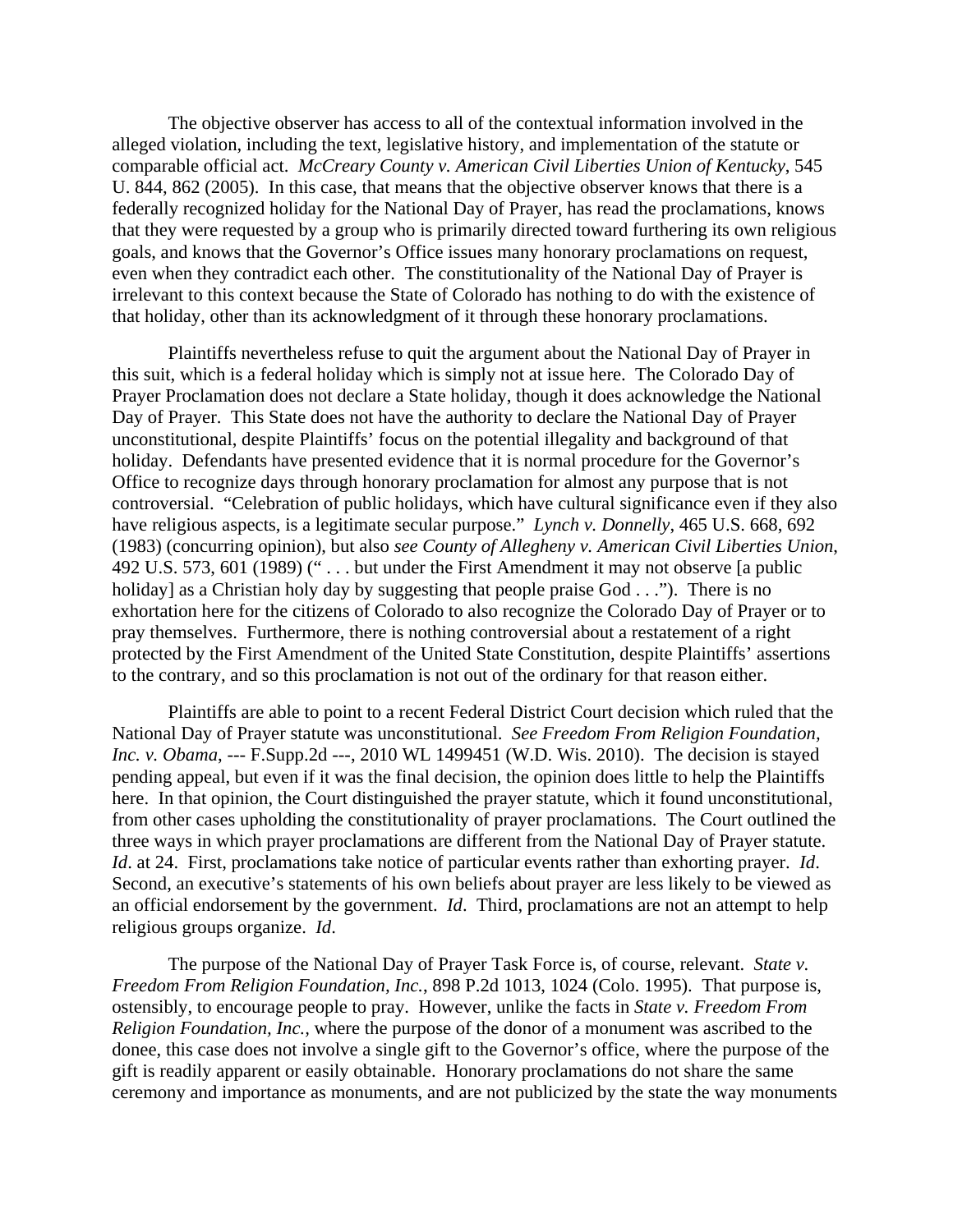are, visible to the whole world on a continuous basis. The Governor's Office gets and grants hundreds of requests for honorary proclamations each year. Its consideration of each does not and cannot conceivably go into the purpose of the requesting parties other than what is contained in the request itself. To require more will burden the process to a point that it would be prohibitive. Generally, because the purpose of honorary proclamations is to acknowledge events as requested by private groups and individuals and is not an endorsement of their purposes, the purpose of the National Day of Prayers Task Force in requesting the proclamations cannot be ascribed directly to the Defendants.

The primary message that the proclamations sends, as perceived by the objective observer, is that the Governor's Office acknowledges the right of an individual to pray and worship, the National Day of Prayer, and the events held by the National Day of Prayer Task Force at the capitol. It does not insist or encourage anyone to pray or not pray. That issue is left up to the individual. The proclamations do not attempt to influence that issue.

Finally, the Proclamations must not foster an excessive government entanglement with religion. "In order to determine whether the government entanglement with religion is excessive, we must examine the character and purposes of the institutions that are benefited, the nature of the aid that the State provides, and the resulting relationship between the government and the religious authority." *Lemon* at 615. Obviously, the benefited institutions here are the National Day of Prayer Task Force and all individuals and groups who participate in the events. The purpose of the National Day of Prayer Task Force is to encourage people to pray; the purpose of those who pray is various, but it is primarily a religious act. The aid provided is an official acknowledgement of these religious activities by the Governor of the State of Colorado. The key, however, is in the relationship that results from the aid to these purposes.

Here, there is almost no relationship between the National Day of Prayer Task Force and the Governor's Office. The State does not examine the purposes of the National Day of Prayer Task Force before issuing its proclamation, and is not making a determination of what activities are "religious." In fact, if it was inquiring into the purposes of the requesters for proclamations and weeding out only the religious ones, this could be characterized either as entanglement or outright hostility toward religion, which is also forbidden. *Lynch v. Donnelly*, 465 U.S. 668, 673 (1983), *Widmar v. Vincent*, 454 U.S. 263, 276-77 (1981) ("The provision of benefits to so broad a spectrum of groups is an important index of secular effect."). The National Day of Prayer Task Force uses the same procedures as anyone else to get an honorary proclamation by the Governor's Office. There is no excessive entanglement present in this case.

Plaintiffs argue that the Proclamations excessively entangle government and religion because it facilitates the Colorado Day of Prayer festivities. In light of the fact that most festivities are planned well in advance of the Proclamation's issuance, this argument is not credible. Announcing that people will in fact gather to celebrate a public holiday does not necessarily involve the State in any way in the planning of religious activities.

### *c. Historical Practice Test*

In *Marsh v. Chambers*, 463 U.S. 783 (1983), the United States Supreme Court chose not to apply the Lemon test because of the long history of the practice at issue in that case (legislative prayer). In coming to this conclusion, the Court said that "[t]he opening of sessions